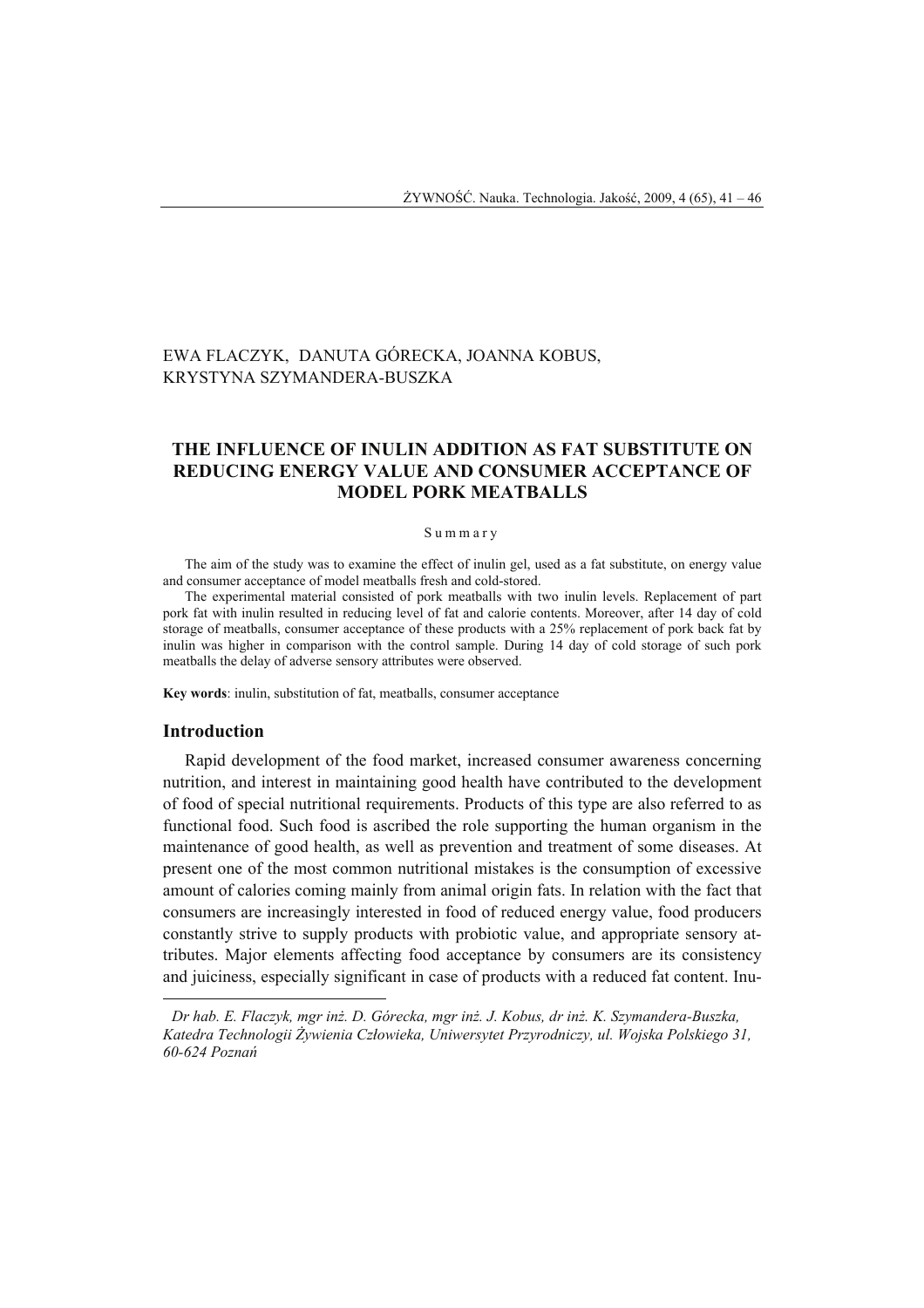lin is a substance meeting the requirements of both producers and consumers, because reduced energy value and has an advantageous effect on product texture [1-5].

Inulin is an oligosaccharide belonging to the group of fructanes, constituting storage material in plants. In inulin molecule fructose are combined with β-2-1 glycoside bonds. At the end of inulin chain there is a glucose molecule exhibiting reducing capacity. The inulin molecule consists of  $20 - 50$  fructopiranose molecules with β-2-1 glycoside bonds [1, 4]. The human organism is not equipped with enzymes capable of degrading these bonds, thus inulin passes unchanged to the large intestine, in which it becomes a substrate for the beneficial flora of Bifidobacterium bifidum [1, 3, 4, 6]. Almost all inulin undergoes fermentation by colon microflora. As it is not hydrolyzed by human digestive enzymes, it is included into soluble dietary fibre. In nature inulin is found in numerous fruits and vegetables, primarily chicory, Jerusalem artichoke, artichoke, asparagus, and garlic, in which its content varied from 10 to 22% [1, 6].

The bifidogenic effect and the potential to reduce energy value of food are the main reasons for the growing interest in inulin [2, 5, 7, 9]. At present inulin is applied as an additive in the production of bread spreads with reduced calorie contents. It was also used as a fat replacement in meat products [7, 10, 12]. Thus the aim of the study was to assess the effect of the addition of inulin as a fat substitute in pork meatballs on their chemical composition, energy value and consumer acceptance in model experiments.

## **Material and methods**

Experiments were conducted using a commercial preparation of inulin (Raftiline® HPX by Orafti, Belgium), which from chicory (*Cichorium endivio*) are derived. Inulin in the form of rehydrated powder  $(4:1)$  was applied as a fat substitute at  $10\%$  (variant B - what gives 25% pork back fat replacement) and 20% (variant C - 50% pork back fat replacement). Control meatballs were produced with no inulin (variant A). Pork shoulder meat and pork back fat were purchased at a local market in Poznan, and next were ground twice in a grinder (mesh size of 10 and 5mm). Meatballs were prepared by mixing ingredients (table 1), forming 70g portions and steam-cooking in a Combi-Dampfer convection oven (Rational) at 100°C for 15 min. Meatballs after cooling were packed in vacuum polyamide/polyethylene (PA/PE 75μm) bags and stored for 14 days at +4°C. Samples were analyzed in terms of their basic chemical composition [11]. Consumer acceptance (by a panel of 30 assessors), were performed at the same intervals, after being heated meatballs to 50°C, in a microwave oven. The analysis was conducted by using an unstructured scale with anchoring points of undesirable (0 points) and desirable (10 points). The assessment consisted such traits as color at crosssection, consistency, juiciness, odor, taste and overall desirability.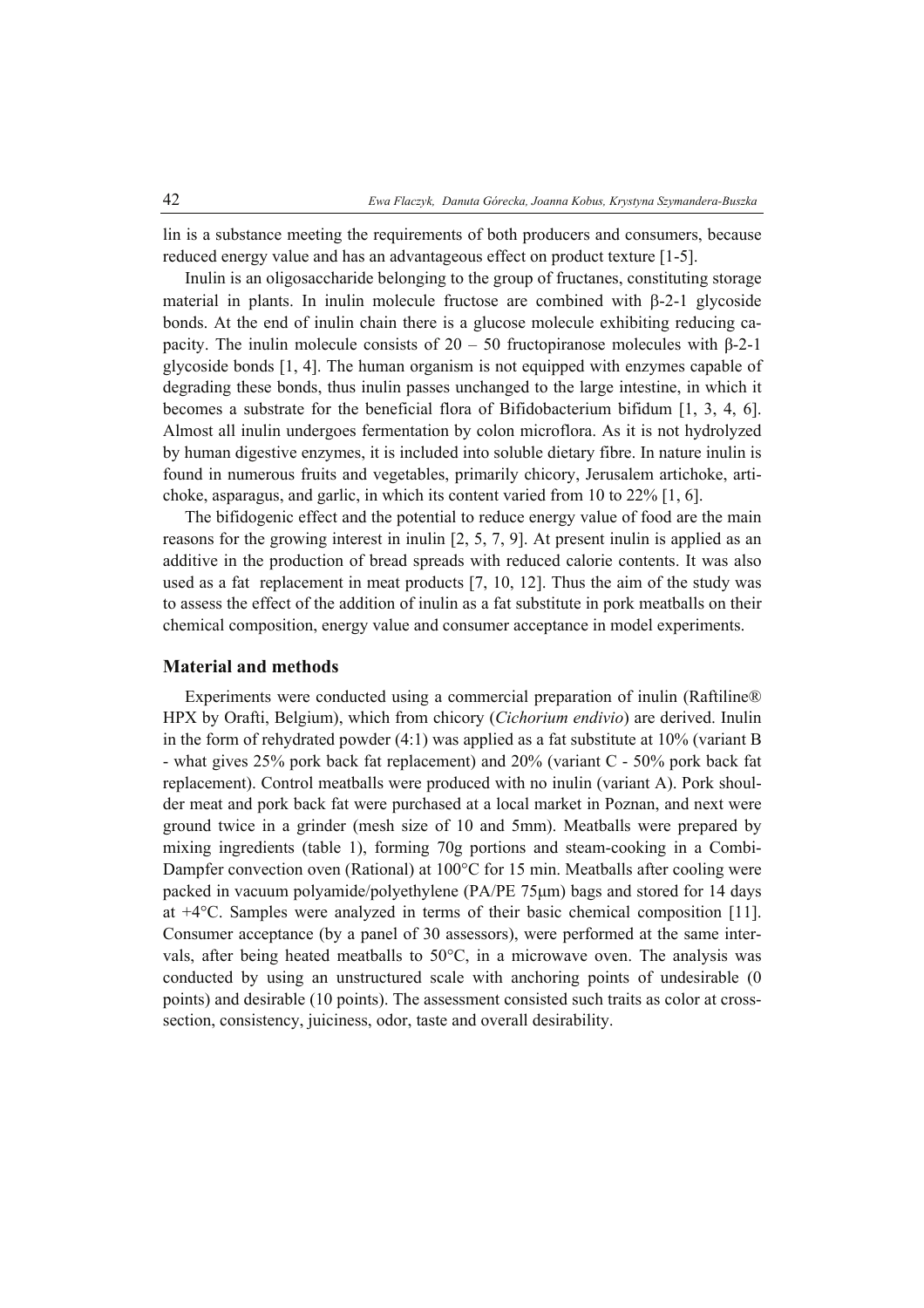| able |  |
|------|--|
|------|--|

| Ingredients       |           | Variant |         |  |  |  |
|-------------------|-----------|---------|---------|--|--|--|
|                   | $0\%$ [A] | 10% [B] | 20% [C] |  |  |  |
| Pork shoulder     | 44.0      | 44.0    | 44.0    |  |  |  |
| Pork back fat     | 40.0      | 30.0    | 20.0    |  |  |  |
| Eggs              | 8.0       | 8.0     | 8.0     |  |  |  |
| <b>Breadcrums</b> | 5.0       | 5.0     | 5.0     |  |  |  |
| Onion             | 2.0       | 2.0     | 2.0     |  |  |  |
| Inulin            | 0.0       | 2.5     | 5.0     |  |  |  |
| Water             | 0.0       | 7.5     | 15.0    |  |  |  |
| Salt              | 1.0       | 1.0     | 1.0     |  |  |  |
| Total             | 100.0     | 100.0   | 100.0   |  |  |  |

The recipe of meatballs (%) Receptura pulpetów (%)

Energy value was calculated, based on assayed contents of fat, protein and water. It was assumed that 1g protein and 1g carbohydrates correspond to 4 kcal, 1g fat to 9 kcal and 1g inulin to 1.5 kcal, respectively.

Testing results constituting a mean of three replications performed in two series were subjected to statistical analysis using Statistica 7 software. Significance of differences at the level of 95% between values of testing results was determined based on a one-way analysis of variance.

## **Results and discussion**

Results of assayed chemical composition of meatballs after production and their energy value are presented in table 2. Water content was typical for this type of products  $(51.5 - 56.2\%)$ . Analyses showed that assessed products, depending on the variant, differed in water content; however, only in sample C the differences were statistically significant ( $p<0.05$ ).

Protein content in the control (variant A) was highest, amounting to approx. 15%. The introduction of inulin as a pork fat substitute was connected with a decrease in protein content in meatballs. Analyzed meat products had varied fat contents, resulting from the application of inulin as a fat substitute. At a 25% pork back fat replacement, fat content was reduced by 21.5%, while in the sample, in which 50% pork back fat was replaced, fat content was reduced by 43.1%. This was also connected with a considerable decrease of energy value of the product - by 13% recorded for sample B and by 34% for sample C. No significant differences in contents of analyzed chemical components were found in samples after a 14-day cold storage of meatballs in PA/PE bags.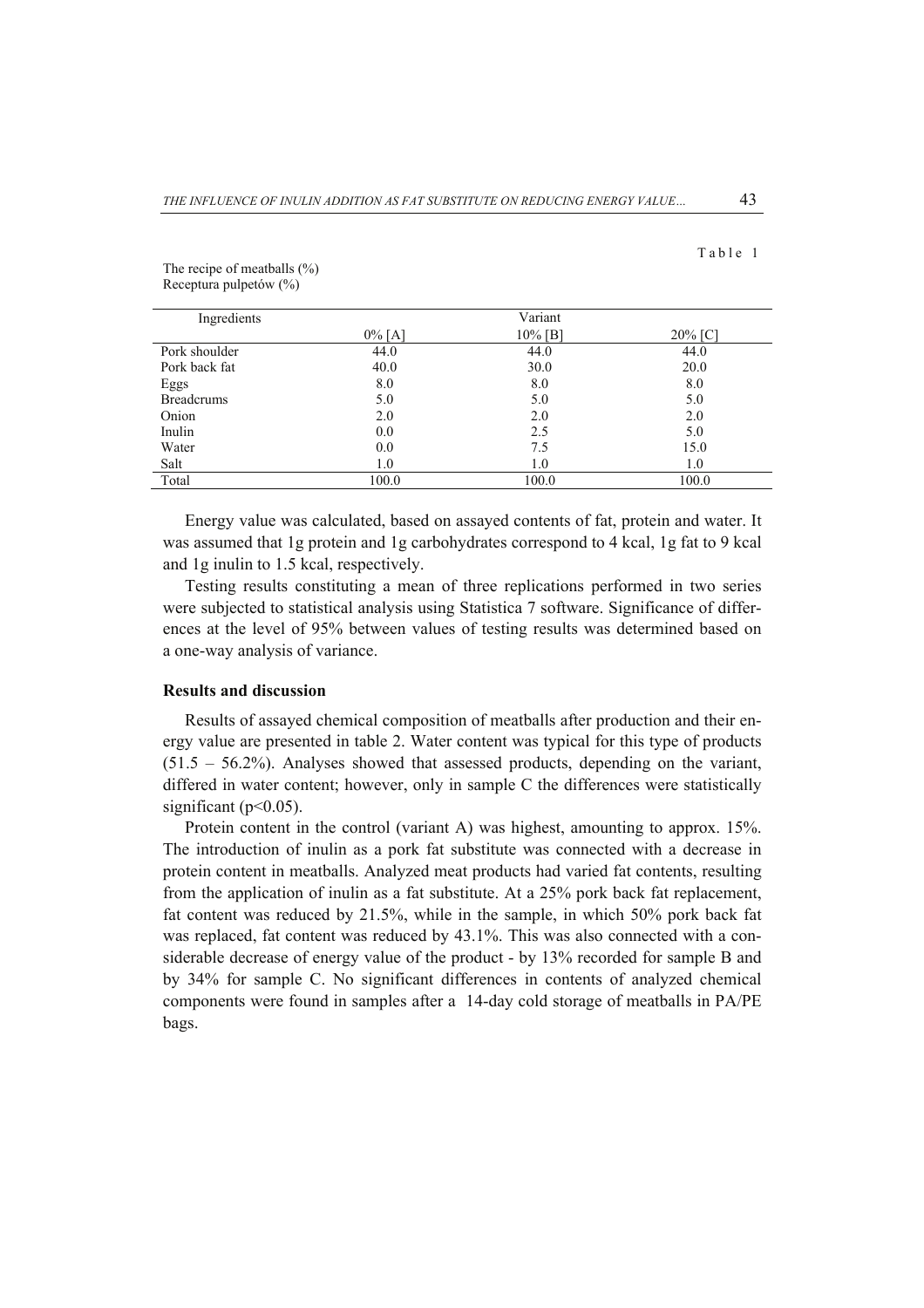## Table 2

| Variant<br>Wariant | Water<br>Woda<br>$\lceil\% \rceil$ |                               | Fat Thuszcz [%]       |                                  | Ash                          | Caloric value<br>Wartość energetyczna |                                 |
|--------------------|------------------------------------|-------------------------------|-----------------------|----------------------------------|------------------------------|---------------------------------------|---------------------------------|
|                    |                                    | Content<br>Zawartość          | Reduction<br>Redukcja | Białko<br>$\lceil \% \rceil$     | Popiół<br>$\lceil\% \rceil$  | Content<br>Zawartość<br>[Kcal]        | Reduction<br>Redukcja<br>$[\%]$ |
| A                  | $51.52^a$<br>$\pm 0.89$            | $37.02^{\rm a}$<br>$\pm 0.30$ | 0.00                  | 14.98 <sup>a</sup><br>$\pm 0.46$ | $1.90^{\rm a}$<br>$\pm 0.04$ | $279.18^{a}$<br>$\pm 1.26$            | 0.00                            |
| B                  | 51.78 <sup>a</sup><br>$\pm 0.59$   | $24.35^{b}$<br>$\pm 0.24$     | 21.50                 | $14.14^{ab}$<br>$\pm 0.41$       | $1.72^{ab}$<br>$\pm 0.07$    | $219.15^{b}$<br>$\pm 2.25$            | 13.00                           |
| C                  | $56.19^{b}$<br>$\pm 0.38$          | $17.64^{\circ}$<br>$\pm 0.21$ | 43.10                 | $13.18^{b}$<br>$\pm 0.69$        | $1.59^{b}$<br>$\pm 0.08$     | $158.76^{\circ}$<br>$\pm 0.98$        | 34.30                           |

Chemical composition and caloric value of meatballs Skład chemiczny i wartość energetyczna pulpe

Averages followed by different letter within the same column correspond to the type of test and are significantly different at p<0.05

Wartości średnie oznaczone różnymi literami w kolumnach różnią się istotnie p<0,05.



Results of consumer acceptance are presented on fig. 1.

Fig. 1. Consumer acceptance of model meatballs fresh and after 7 and 14 days of cold storage Rys. 1 Akceptacja konsumencka modelowych pulpetów świeżych po 7 i 14 dniach od zamrożenia

No significant differences in overall desirability of all meat products were found on the  $1<sup>st</sup>$  day of analyses. It is very serious, because the replacement of pork back fat is on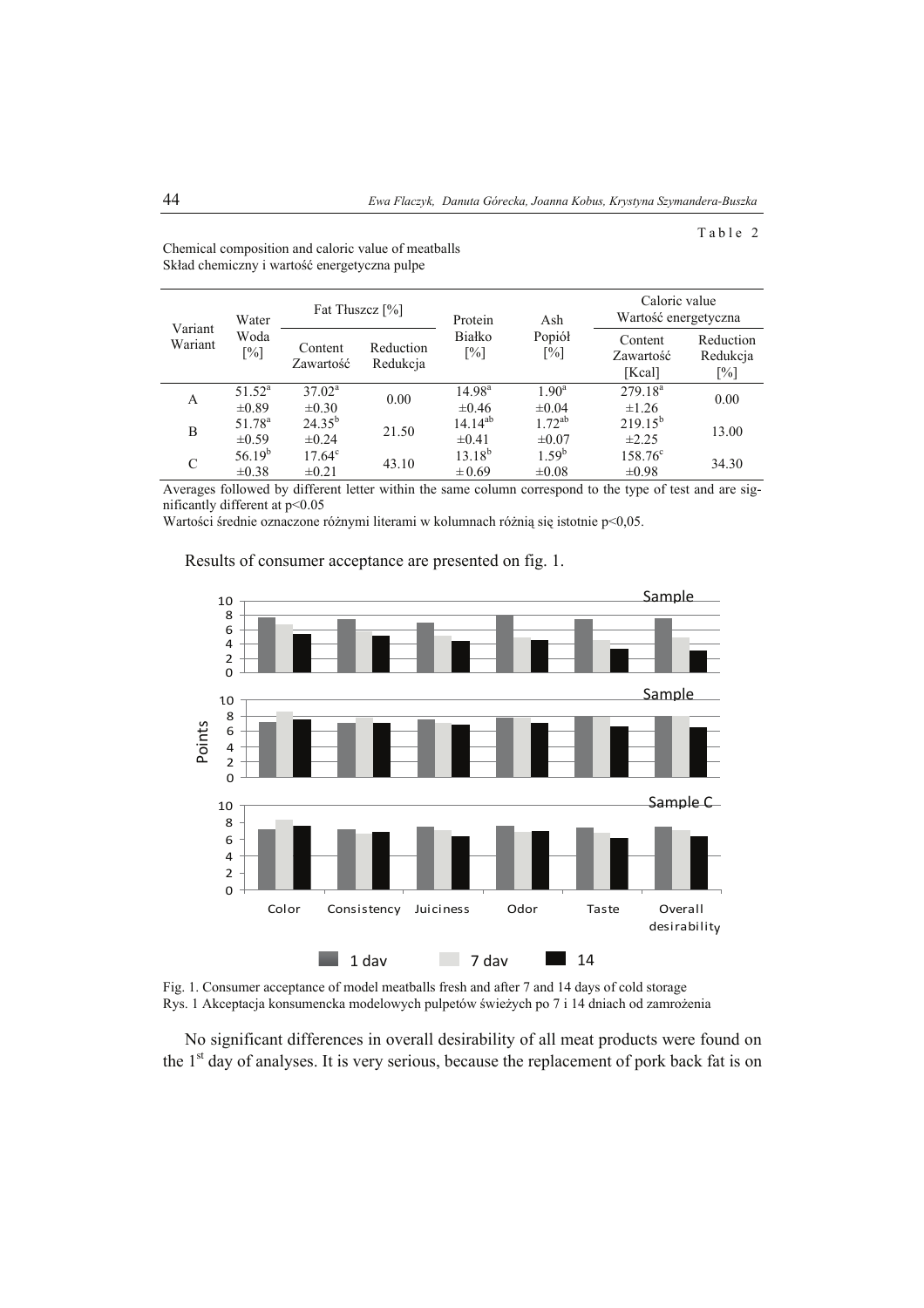a very high level. This means that such big replacement of pork back fat doesn't influenced on overall desirability. Also analyzed sensory attributes, i.e. color, consistency, juiciness as well as aroma and taste did not differ significantly in comparison to the control (variant A). It needs to be stressed that in terms of juiciness and taste samples of variant B received even higher scores. After 7- and 14-day cold storage, meatballs with inulin received higher scores for overall desirability than the control meatballs, with the simultaneous high notes for juiciness and adequate consistency.

Inulin is usually added to processed foodstuffs in the form of 20-25% water solutions, thus water content typically increased with an increase of inulin concentration in the product. This trend was also observed in this study. The experiments results confirm a study presented by Makała [12], conducted on a model canned meat product. The introduction of inulin as a substitute of fat in the level of 5% (dry matter), applied by the cited author, resulted in a lowering of fat content by 15.3%, and a decreasing of protein content. Applying the inulin to the meatballs on the level 2-10% gives similar results [10]. The using of inulin in a processed food product not only effectively reduces the level of fat and energy value, but it also improves consistency and affects juiciness. For this reason inulin may be added to meat products, confectionary and desserts, as well as yoghurts, in which it positively modifies rheological attributes [1]. The addition of inulin to low-fat bread spreads, light drinks and chocolate modified their structure. In cakes, especially low-fat cakes, inulin improved such desirable attributes as softness and tenderness [7-8]. Pagliarini and Beatrice [13] showed that inulin improved sensory attributes of low-fat mozzarella.

Results obtained in this study indicate a positive effect of inulin gel on the quality of meatballs, which results from their consumer acceptance. This is crucial in view of the large-scale commercial production of ready-to-eat and convenience food. Meatballs with added inulin gel, as a meat product with reduced calorie content, are likely to become a popular product.

## **Conclusions**

- 1. Meatballs with inulin added as a fat substitute differed in their basic chemical composition in comparison to that of the control. The replacement of 25 and 50% pork back fat by inulin gel resulted in a reduction of fat content by approx. 21 and 43%, and energy value by 13 and 34%, respectively.
- 2. Overall desirability of meatballs immediately after production reflected in consumer traits was similar. Assessment results for the sample with 10% added inulin gel were even slightly higher, which was connected with higher scores for juiciness, aroma and taste. The introduction of inulin to meatballs inhibited the adverse effect of storage time on their sensory attributes.